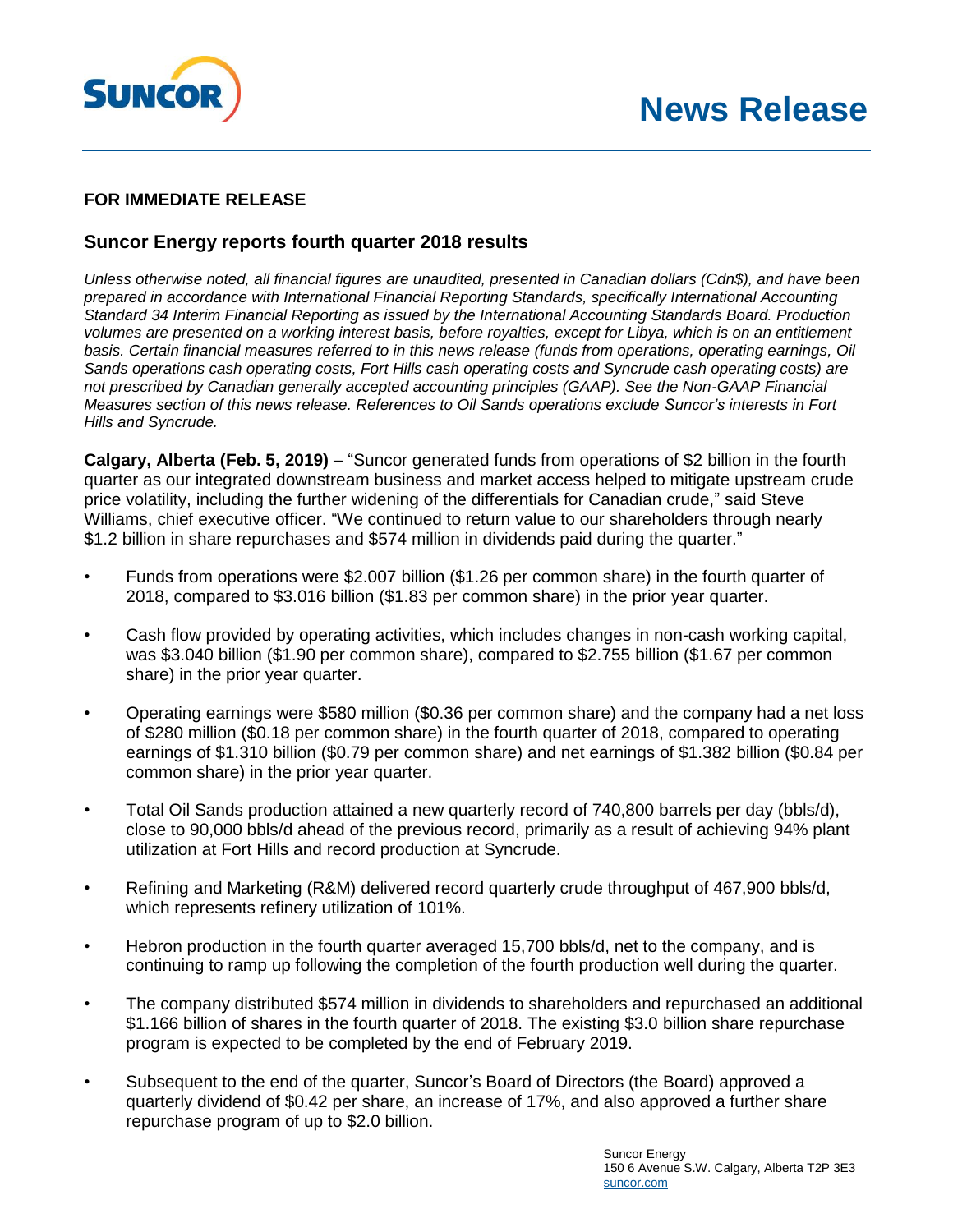# **Financial Results**

## **Operating Earnings**

Suncor's fourth quarter 2018 operating earnings were \$580 million (\$0.36 per common share), compared to \$1.310 billion (\$0.79 per common share) in the prior year quarter. The decrease was primarily a result of unfavourable western Canadian crude oil differentials, including a substantial widening of synthetic crude oil (SCO) differentials, which resulted in the following:

- A decrease in Oil Sands price realizations, partially offset by improved refining margins; and
- An unfavourable first-in, first-out (FIFO) inventory valuation adjustment in R&M on declining feedstock costs, partially offset by a realization of intersegment profit on inventory in the Corporate, Energy Trading and Eliminations segment.

Other factors reducing operating earnings included the addition of operating and transportation costs for new production from growth projects and acquisitions, a decrease in Oil Sands operations SCO production, lower overall Exploration and Production (E&P) sales volumes, and a decrease in the capitalization of borrowing costs. These factors were partially offset by a recovery of share-based compensation costs (compared to an expense in the prior year quarter) and increased overall upstream production, driven by 94% plant utilization at Fort Hills, record production at Syncrude and the continued ramp up of operations at Hebron.

#### **Net (Loss) Earnings**

The net loss was \$280 million (\$0.18 per common share) in the fourth quarter of 2018, compared to net earnings of \$1.382 billion (\$0.84 per common share) in the prior year quarter. In addition to the factors explained in operating earnings above, net earnings for the fourth quarter of 2018 included a \$637 million unrealized after-tax foreign exchange loss on the revaluation of United States (U.S.) dollar denominated debt, as well as a non-cash impairment loss on one of the company's equity investments. Net earnings in the prior year quarter included a net \$124 million deferred income tax recovery related to a decrease in the U.S. corporate tax rate from 35% to 21%, an unrealized after-tax foreign exchange loss of \$91 million on the revaluation of U.S. dollar denominated debt, after-tax property damage insurance proceeds of \$55 million, an after-tax loss of \$18 million for early repayment of debt and a net after-tax gain of \$2 million on interest rate swaps associated with debt issued in the fourth quarter of 2017.

### **Funds From Operations and Cash Flow Provided By Operating Activities**

Funds from operations were \$2.007 billion (\$1.26 per common share) in the fourth quarter of 2018, compared to \$3.016 billion (\$1.83 per common share) in the fourth quarter of 2017, and were influenced by the same factors impacting operating earnings noted above, excluding the recovery of non-cash share-based compensation, as well as unrealized gains on crude optimization activities.

Cash flow provided by operating activities was \$3.040 billion (\$1.90 per common share) for the fourth quarter of 2018, compared to \$2.755 billion (\$1.67 per common share) for the fourth quarter of 2017, with changes in non-cash working capital representing a source of cash to the company in the fourth quarter of 2018, as compared to a use of cash in the prior year period. The source of cash in the company's non-cash working capital balances was primarily due to the declining crude price environment in the fourth quarter and the associated decrease in accounts receivable balances, as well as the decline in refinery inventory value as the company replaced crude feedstock inventories purchased in the prior period with less expensive crude.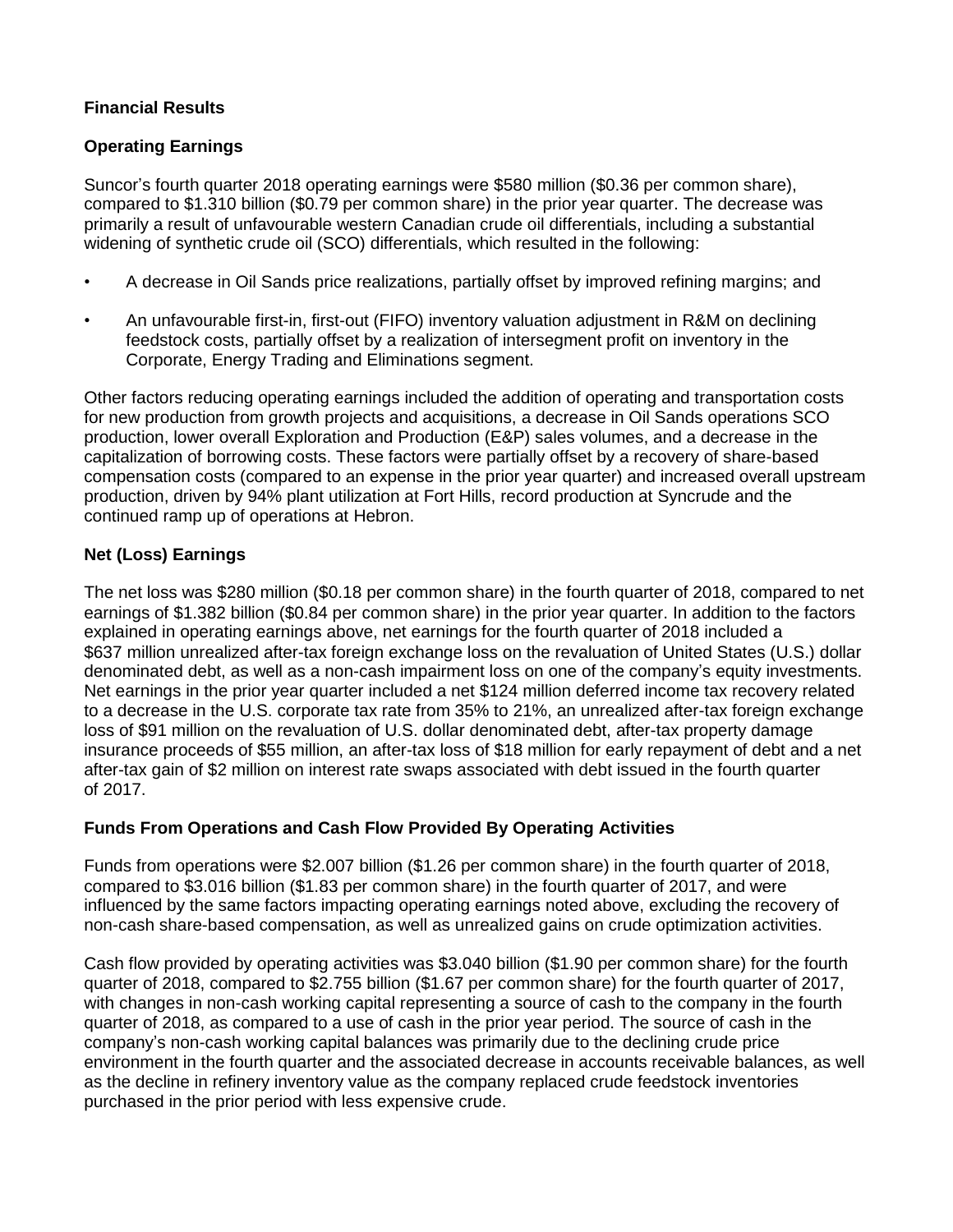## **Operating Results**

Suncor's total upstream production represents a new quarterly record at 831,000 barrels of oil equivalent per day (boe/d) during the fourth quarter of 2018, compared to 736,400 boe/d in the prior year quarter, with the increase primarily due to the addition of Fort Hills production, improved reliability and an additional working interest at Syncrude, and the continued ramp up of operations at Hebron.

"Fort Hills achieved plant utilization of 94% for the quarter, exceeding our accelerated target of 90%, and production from Syncrude was strong, with the assets attaining a new quarterly record," said Mark Little, president and chief operating officer. "Our refining assets continue to outperform due to continued reliability, achieving a new quarterly throughput record and allowing us to maximize the impact of strong refining margins."

Oil Sands operations production was 432,700 bbls/d in the fourth quarter of 2018, compared to 446,800 bbls/d in the prior year quarter. The decrease was primarily due to lower SCO volumes as a result of planned and unplanned maintenance at Upgrader 2, partially offset by an increased volume of non-upgraded bitumen from the company's In Situ properties, with Firebag and MacKay River continuing to achieve solid reliability. Planned maintenance at Upgrader 2, which commenced in the third quarter of 2018, was completed during the fourth quarter and the unplanned maintenance was resolved by the end of the quarter. Upgrader utilization in the fourth quarter of 2018 was 79%, compared to 93% in the prior year period, as a result of the maintenance discussed above.

Oil Sands operations cash operating costs per barrel were \$24.50 in the fourth quarter of 2018 and were comparable to the prior year period of \$24.20, with lower overall production being offset by lower operating, selling and general expense, after adjusting for non-cash items.

Suncor's share of production from Fort Hills averaged 98,500 bbls/d for the fourth quarter of 2018, which represents 94% utilization. As a result of the increase in production, Fort Hills cash operating costs per barrel decreased to \$24.85 in the fourth quarter of 2018 and were \$31.20 for the year.

Suncor's share of Syncrude production was a record 209,600 bbls/d in the fourth quarter of 2018, compared to 174,400 bbls/d in the prior year quarter. The increase in production was primarily due to strong reliability, as well as the additional 5% working interest in Syncrude acquired earlier in 2018. Upgrader utilization at Syncrude was 101% in the fourth quarter of 2018 compared to 94% in the prior year quarter.

Syncrude cash operating costs per barrel were \$31.75 in the fourth quarter of 2018, a decrease from \$32.80 in the prior year quarter as a result of higher production.

Production volumes at E&P were 90,200 boe/d in the fourth quarter of 2018, compared to 115,200 boe/d in the prior year quarter. In addition to natural declines, the decrease in production was due to a temporary production interruption at the company's East Coast Canada assets as a result of a major storm system in the period, as well as an unplanned outage at Buzzard in the United Kingdom, partially offset by the addition of production from Hebron. The production interruption at the White Rose field extended into 2019, with partial production restarting at the end of January 2019.

Refinery crude throughput achieved a new quarterly record of 467,900 bbls/d and refinery utilization was 101% in the fourth quarter of 2018, compared to 432,400 bbls/d and a utilization rate of 94% in the prior year quarter. The increase was due to strong reliability at all of the company's refineries, in addition to the prior year quarter being impacted by a third-party power outage.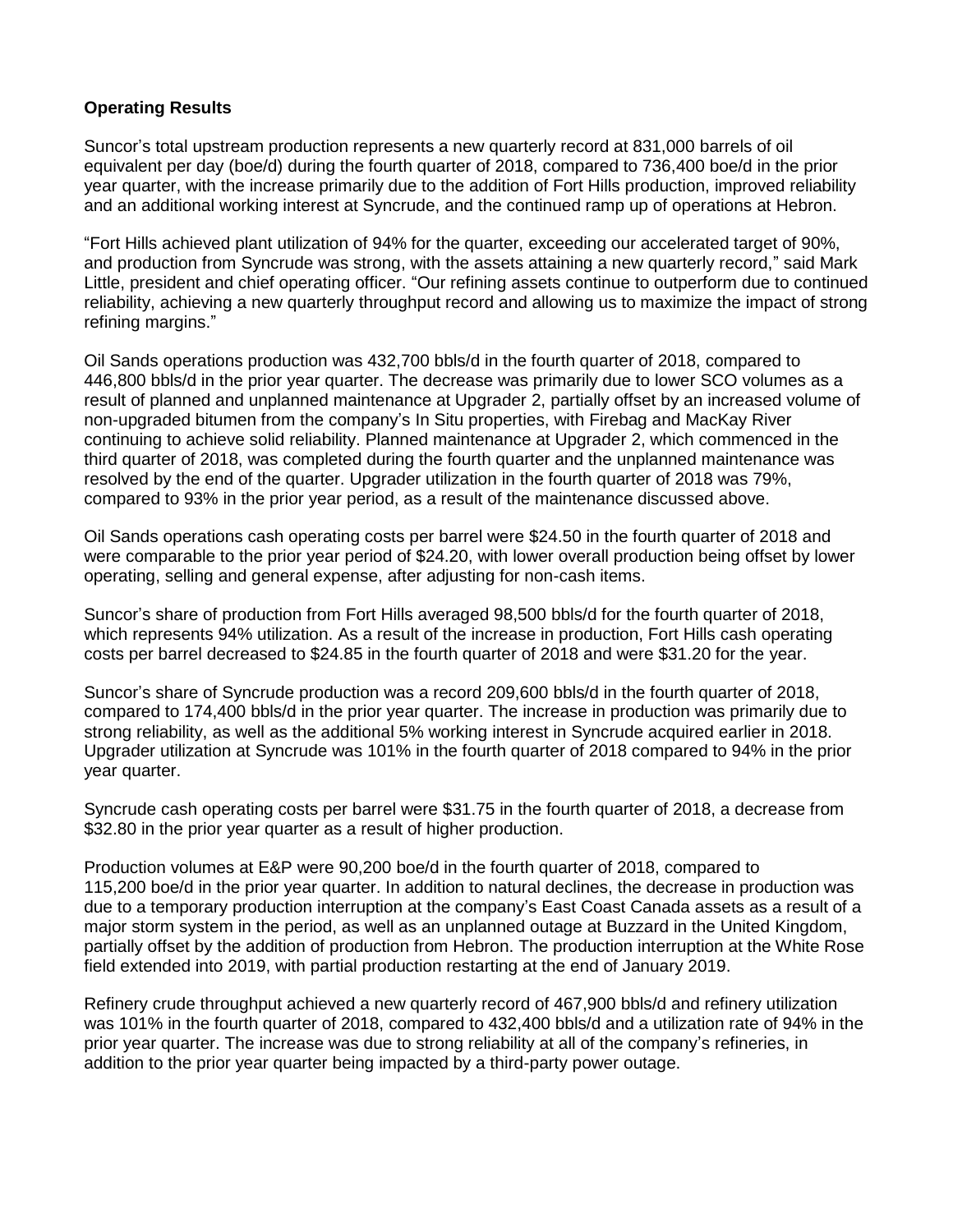## **Strategy Update**

Suncor's 2018 capital program was focused on improving the safety, long-term reliability and efficiency of the company's operating assets, including execution of major turnarounds in addition to the effective and efficient ramp up at both of Suncor's major growth projects, Fort Hills and Hebron.

The company spent \$1.119 billion on capital expenditures, excluding capitalized interest, during the fourth quarter of 2018, a decrease from \$1.444 billion in the prior year quarter, primarily due to the decrease in growth capital with the commissioning of Fort Hills and Hebron. Sustaining capital expenditures in the fourth quarter of 2018 were comparable to the prior year quarter.

"We remain focused on capital discipline and ensuring safe and reliable operations across our business," said Williams. "Through our integrated model and the value-driven investments we've made in our business, Suncor is well positioned to continue to grow production and cash flow, and to increase returns to shareholders across a wide range of market conditions."

Downstream integration continues to be a fundamental component of Suncor's strategy, and the overall impact of wider crude differentials in Alberta was partially mitigated by a combination of improved refining margins, driven by lower feedstock costs, and the company's favourable market access position, which allows a significant portion of bitumen sales to be moved to the U.S. Gulf Coast where higher prices are realized. However, due to the impact of the FIFO method of inventory valuation, the full benefit of lower feedstock costs at R&M has not yet been realized due to the time lag associated with processing higher value crude inventory.

Drilling activity at Hebron is ongoing, and production continues to ramp up. The fourth production well came online during the fourth quarter and contributed to increased volumes. Other E&P activity in the fourth quarter included development drilling at Hebron, Hibernia, White Rose and Buzzard, and development work on the West White Rose Project and the Norwegian Oda and Fenja projects.

Development of the Oda project has progressed ahead of schedule and first oil is now anticipated in the second quarter of 2019, as compared to the original target of the third quarter of 2019.

During the fourth quarter of 2018, Suncor and its joint venture partners reached an agreement in principle for interconnecting pipelines between Syncrude's Mildred Lake site and Suncor's Oil Sands Base plant. The lines will transfer bitumen and gas oils between the two plants providing increased operational flexibility and enabling higher reliability and utilization. The pipelines are expected to be operational by the end of 2020, subject to finalized commercial terms and regulatory approval.

Subsequent to the end of the quarter, the company received \$300 million in risk mitigation proceeds for its Libyan assets (approximately \$260 million after-tax). The proceeds may be subject to a provisional repayment which is dependent on the future performance and cash flows from Suncor's Libyan assets.

Following the approval from the Board in the third quarter of 2018 to increase the company's share repurchase program from \$2.15 billion to \$3.0 billion, the Toronto Stock Exchange accepted a notice filed by Suncor during the fourth quarter of 2018 to increase the maximum number of shares the company may purchase pursuant to its normal course issuer bid. The increase to the program reinforces the company's ongoing ability to generate cash flow and return value to shareholders. Under Suncor's expanded normal course issuer bid, the company repurchased and cancelled \$1.166 billion of its own shares in the fourth quarter of 2018. Subsequent to the end of the quarter, Suncor's Board of Directors approved a further share repurchase program of up to \$2.0 billion.

In the fourth quarter of 2018, Suncor continued to return value to shareholders through dividends of \$574 million, and subsequent to the end of the quarter, Suncor's Board of Directors approved a quarterly dividend of \$0.42 per share, which represents an increase of 17% over the prior quarter dividend.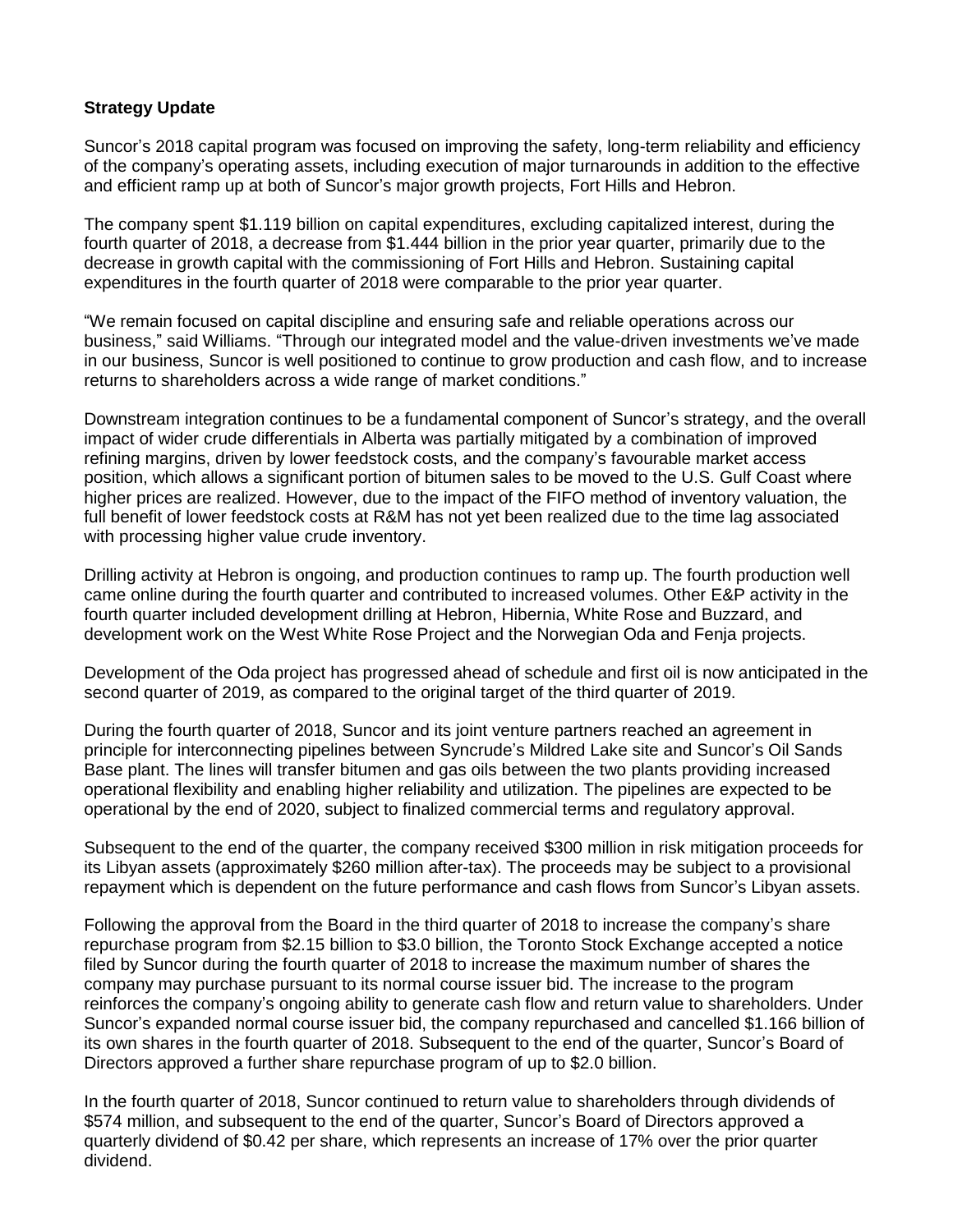In addition, during the fourth quarter, as part of the company's commitment to debt reduction, Suncor repurchased US\$83 million of 7.75% Senior Notes due in 2019 (2019 Notes) that were acquired as part of the acquisition of Canadian Oil Sands Limited. The aggregate principal amount of 2019 Notes that remains outstanding has been reduced to US\$140 million as a result of the purchase.

### **Operating Earnings Reconciliation**(1)

|                                                                                                               | Three months ended<br>December 31 |         | Twelve months ended<br>December 31 |         |
|---------------------------------------------------------------------------------------------------------------|-----------------------------------|---------|------------------------------------|---------|
| (\$ millions)                                                                                                 | 2018                              | 2017    | 2018                               | 2017    |
| Net (loss) earnings                                                                                           | (280)                             | 1 3 8 2 | 3 2 9 3                            | 4 4 5 8 |
| Unrealized foreign exchange loss (gain) on U.S. dollar                                                        |                                   |         |                                    |         |
| denominated debt                                                                                              | 637                               | 91      | 989                                | (702)   |
| Loss on equity investment and (gain) on significant disposals <sup>(2)</sup>                                  | 223                               |         | 30                                 | (437)   |
| Impact of income tax rate adjustment on deferred taxes <sup>(3)</sup>                                         |                                   | (124)   |                                    | (124)   |
| Property damage insurance proceeds <sup>(4)</sup>                                                             |                                   | (55)    |                                    | (55)    |
| Loss on early payment of long-term debt $(5)$                                                                 |                                   | 18      |                                    | 28      |
| Non-cash mark to market (gain) loss on interest rate swaps and<br>foreign currency derivatives <sup>(6)</sup> |                                   |         |                                    |         |
|                                                                                                               |                                   | (2)     |                                    | 20      |
| Operating earnings <sup>(1)</sup>                                                                             | 580                               | 1 3 1 0 | 4 3 1 2                            | 3 1 8 8 |

(1) Operating earnings is a non-GAAP financial measure. All reconciling items are presented on an after-tax basis. See the Non-GAAP Financial Measures section of this news release.

- (3) In the fourth quarter of 2017, the company recorded a net adjustment to its deferred income taxes of \$124 million related to tax reform legislation in the U.S., with the most significant impact resulting from a decrease in the U.S. corporate tax rate from 35% to 21%. The net deferred tax recovery of \$124 million was comprised of a \$140 million recovery in R&M, a \$14 million expense in E&P and a \$2 million expense in the company's Energy Trading business.
- (4) During the fourth quarter of 2017, the company received after-tax property damage insurance proceeds of \$55 million (\$76 million before tax) related to a facility incident at Syncrude that occurred in the first quarter of 2017.
- (5) Charges associated with the early repayment of debt, net of associated realized foreign currency hedge gains, in the Corporate segment.
- (6) Non-cash mark to market (gain) loss on interest rate swaps and foreign currency derivatives resulting from changes in long-term interest rates and foreign exchange rates in the Corporate segment.

### **Corporate Guidance**

No changes have been made to Suncor's previously announced 2019 guidance. For further details and advisories regarding Suncor's 2019 guidance, see [suncor.com/guidance.](https://www.suncor.com/investor-centre/corporate-guidance)

<sup>(2)</sup> In 2018, the company recorded a net non-cash loss of \$90 million, after-tax, in the E&P segment related to an asset exchange with Canbriam Energy Inc. (Canbriam), comprised of the following: an after-tax gain of \$133 million recorded in the first quarter of 2018 for the disposal of the company's mineral landholdings in northeast British Columbia in exchange for an equity stake in Canbriam and a \$223 million after-tax impairment charge in the fourth quarter of 2018 following the company's assessment of forward natural gas prices and the impact on estimated future cash flows. The third quarter of 2018 included an after-tax gain of \$60 million in the Oil Sands segment on the sale of the company's interest in the Joslyn Oil Sands mining project. The first quarter of 2017 included a \$354 million after-tax gain in the R&M segment related to the sale of the company's lubricants business, combined with an after-tax gain of \$83 million in the Corporate segment related to the sale of the company's interest in the Cedar Point wind facility.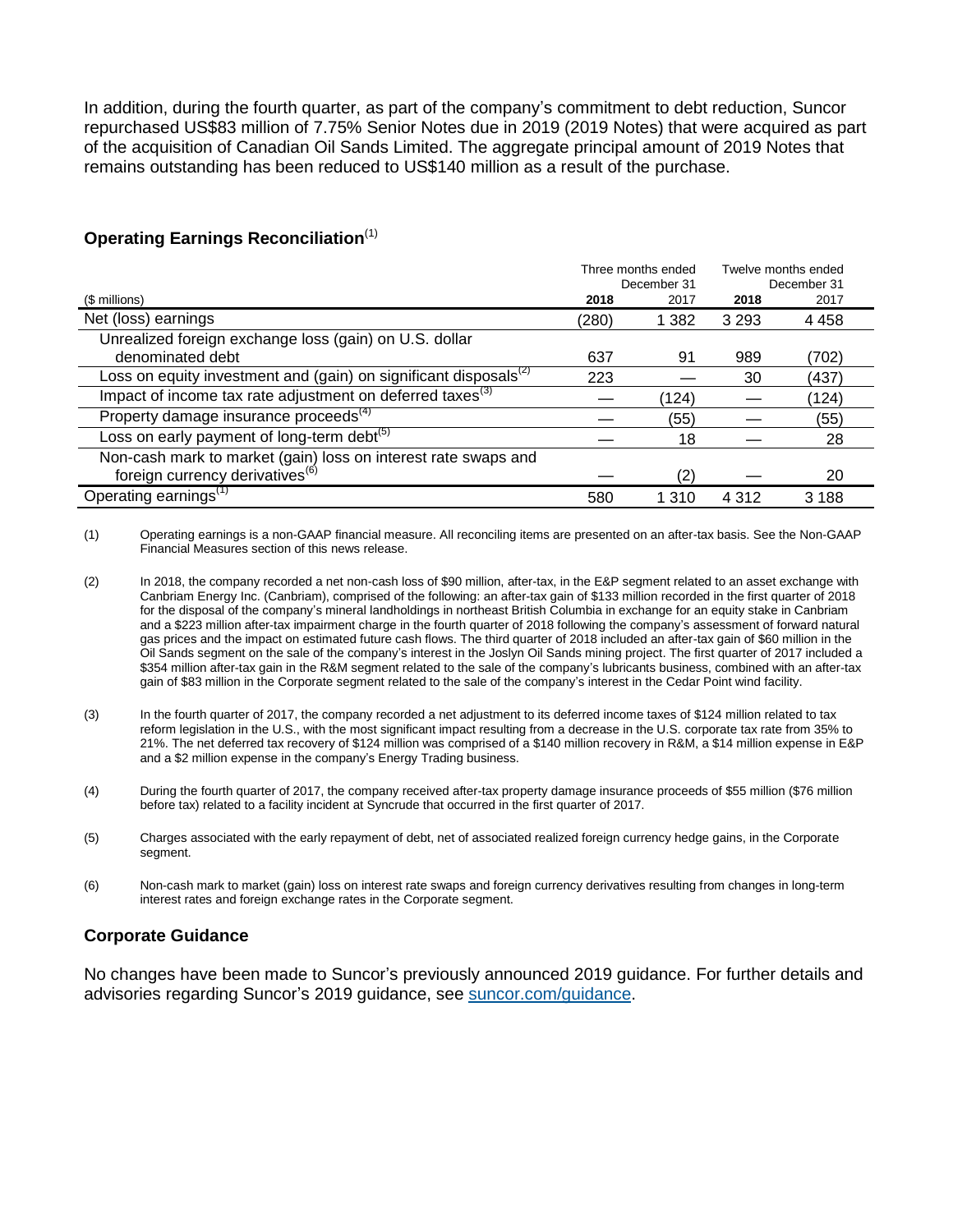#### **Non-GAAP Financial Measures**

*Operating earnings is defined in the Non-GAAP Financial Measures Advisory section of Suncor's Report to Shareholders for the Fourth Quarter of 2018 dated February 5, 2019 (the Quarterly Report) and reconciled to the GAAP measure above and in the Consolidated Financial Information section of the Quarterly Report. Oil Sands operations cash operating costs, Fort Hills cash operating costs and Syncrude cash operating costs are defined in the Non-GAAP Financial Measures Advisory section of the Quarterly Report and reconciled to GAAP measures in the Segment Results and Analysis section of the Quarterly Report. Funds from operations is defined and reconciled to the GAAP measure in the Non-GAAP Financial Measures Advisory section of the Quarterly Report. These non-GAAP financial measures are included because management uses this information to analyze business performance, leverage and liquidity and it may be useful to investors on the same basis. These non-GAAP measures do not have any standardized meaning and therefore are unlikely to be comparable to similar measures presented by other companies and should not be considered in isolation or as a substitute for measures of performance prepared in accordance with GAAP.*

#### **Legal Advisory – Forward-Looking Information**

*This news release contains certain forward-looking information and forward-looking statements (collectively referred to herein as "forward-looking statements") within the meaning of applicable Canadian and U.S. securities laws. Forward-looking statements in this news release include references to: Suncor's focus on capital discipline and ensuring safe and reliable operations across the business, and the belief that through the company's integrated model and the value-driven investments made in its business, Suncor is well positioned to continue to grow production and cash flow, and to increase returns to shareholders across a wide range of market conditions; downstream integration continuing to be a fundamental component of Suncor's strategy; expectations for the Oda project, including that first oil is anticipated in the second quarter of 2019; expectations for the proposed interconnecting pipelines between Syncrude's Mildred Lake site and Suncor's Oil Sands base plant, including that the lines will transfer bitumen and gas oils between the two plants providing increased operational flexibility and*  enabling higher reliability and utilization, and that the pipelines are expected to be operational by the end of 2020, *subject to finalized commercial terms and regulatory approval; and statements about Suncor's share repurchase program, including the expectation that the existing \$3.0 billion share repurchase program will be completed by the end of February 2019, and Suncor's ongoing ability to generate cash flow and return value to shareholders. In addition, all other statements and information about Suncor's strategy for growth, expected and future expenditures or investment decisions, commodity prices, costs, schedules, production volumes, operating and financial results and the expected impact of future commitments are forward-looking statements. Some of the forward-looking statements and information may be identified by words like "expects", "anticipates", "will", "estimates", "plans", "scheduled", "intends", "believes", "projects", "indicates", "could", "focus", "vision", "goal", "outlook", "proposed", "target", "objective", "continue", "should", "may" and similar expressions.*

*Forward-looking statements are based on Suncor's current expectations, estimates, projections and assumptions that were made by the company in light of its information available at the time the statement was made and consider Suncor's experience and its perception of historical trends, including expectations and assumptions concerning: the accuracy of reserves and resources estimates; commodity prices and interest and foreign exchange rates; the performance of assets and equipment; capital efficiencies and cost savings; applicable laws*  and government policies; future production rates; the sufficiency of budgeted capital expenditures in carrying out *planned activities; the availability and cost of labour, services and infrastructure; the satisfaction by third parties of their obligations to Suncor; the execution of projects; and the receipt, in a timely manner, of regulatory and thirdparty approvals.*

*Forward-looking statements are not guarantees of future performance and involve a number of risks and uncertainties, some that are similar to other oil and gas companies and some that are unique to Suncor. Suncor's actual results may differ materially from those expressed or implied by its forward-looking statements, so readers are cautioned not to place undue reliance on them.*

*The Quarterly Report and Suncor's Annual Information Form, Form 40-F and Annual Report to Shareholders,*  each dated March 1, 2018, and other documents it files from time to time with securities regulatory authorities *describe the risks, uncertainties, material assumptions and other factors that could influence actual results and such factors are incorporated herein by reference. Copies of these documents are available without charge from Suncor at 150 6th Avenue S.W., Calgary, Alberta T2P 3E3, by calling 1-800-558-9071, or by email request to*